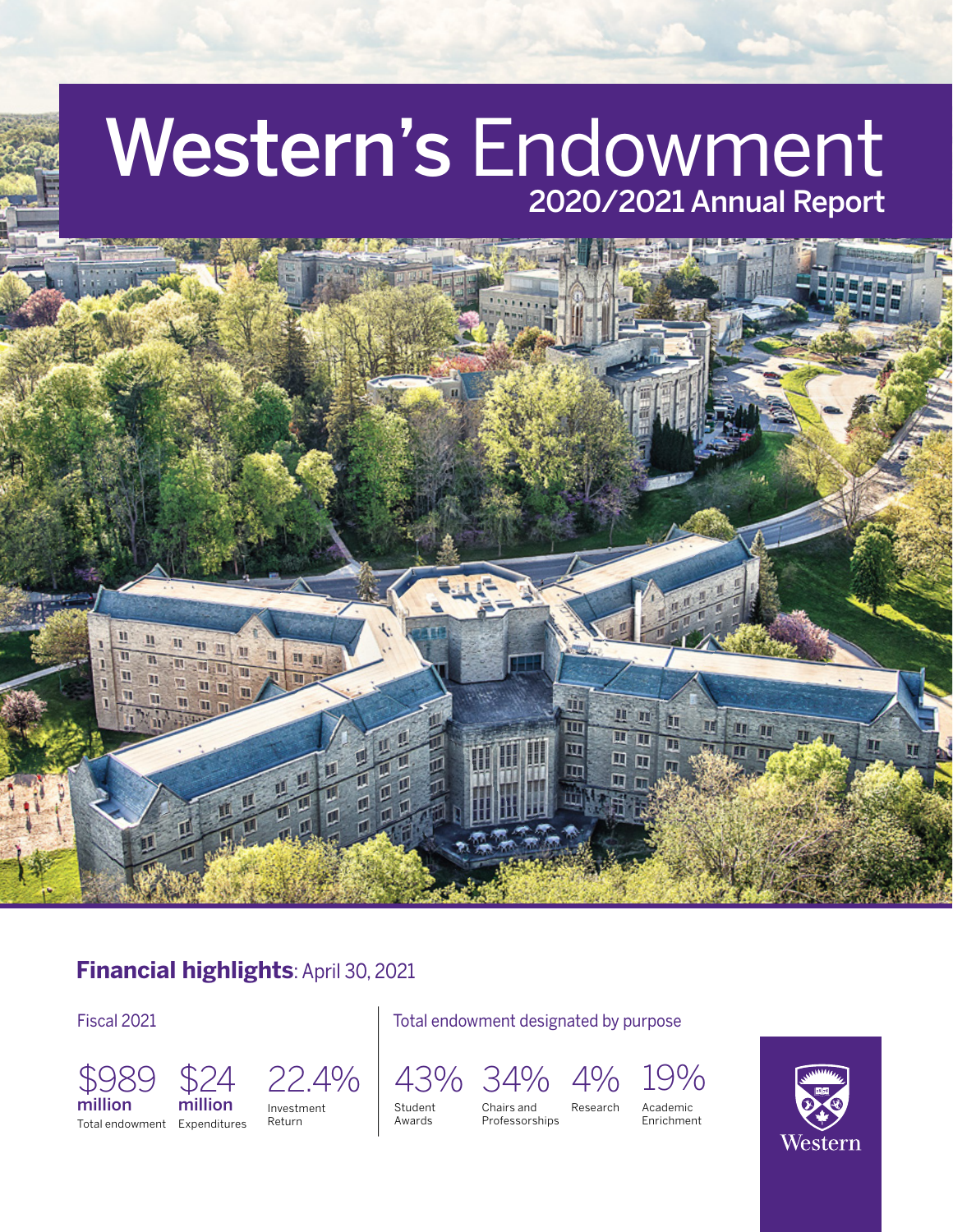

Dear Western donors and stakeholders,

As we pause to reflect on the past year, it's impressive how we have pulled together as a community, continuing to fulfill Western's teaching and research mission despite everything the pandemic has thrown our way.

Our Investment Committee has continued to manage our resources well and I am pleased to provide the enclosed information on Western's endowment and investment performance for May 1, 2020 - April 30, 2021.

Thank you for your support, your generosity, and your continued engagement which enables us to uphold our mission and ensure our students, staff, researchers and faculty members are able to thrive, innovate and inspire others through their work.

I deeply appreciate your contributions and ongoing support. Be safe and be well and I look forward to seeing you in person when we can safely meet again.



Sincerely,

Alan Shepard President and Vice-Chancellor

# **"**

This award has validated my efforts and given me the confidence to do great things. Through your donation, you are enabling me to focus on my academic studies and build community without the extra pressure of having to take on a job. Continuing my studies wouldn't be possible without generous support from donors like yourself. It means a lot to receive an award of this magnitude thank you again for your investment in students and education."

#### Samantha Chow

*Doctor of Dental Surgery student Toronto Crown and Bridge Study Club Awards* 

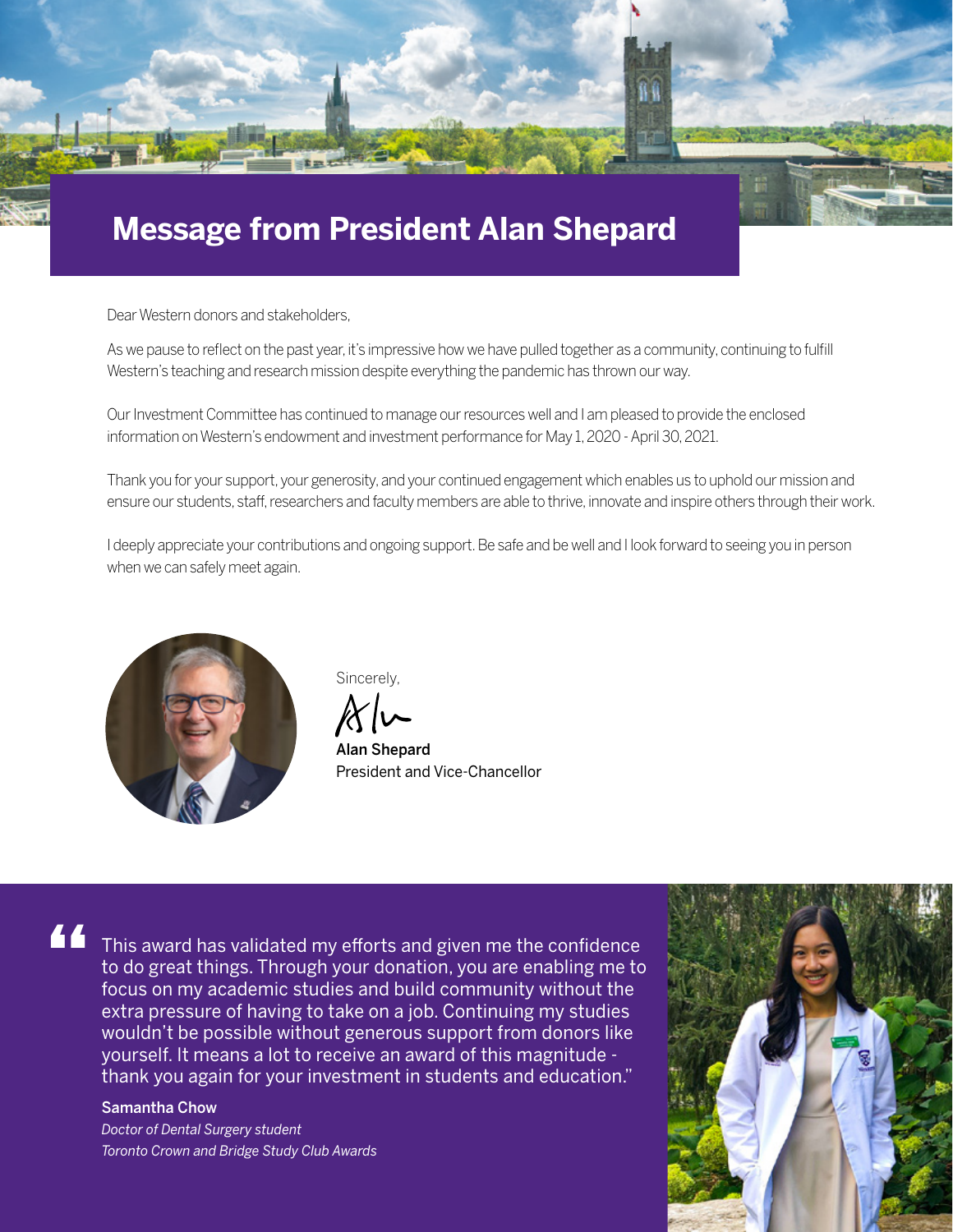#### **Investment management and asset allocation**

(at December 31, 2020)

Western's investments are managed by a diverse and talented group of alumni and staff who are committed to ensuring the university maximizes the support our students and faculty receive.

The investment objective of the endowment portfolio is to generate a long-term return, sufficient to meet the payout rate established by the Board of Governors to fund endowed chairs, scholarships and other university needs, and to maintain the purchasing power of donated capital.

The Investment Committee reviews the asset mix policy on an annual basis to maintain, over the longterm, the best balance between investment returns and an acceptable level of risk.



## **Investment performance**



#### Investment returns to December 31, 2020

## **Investment payout rates and timing**

The total return earned by the endowment portfolio net of investment management costs is allocated proportionately to the capital of each endowment fund at April 30 each year. For the period May 1, 2020 to April 30, 2021 the investment return, net of investment management costs of approximately .80 per cent, was 22.4 per cent.

Balances in the expendable account are credited with interest income based on the 30-day Canada T-Bill rate, net of costs.

An amount equal to 4.0 per cent of the ending capital balances averaged over the five most recent years is allocated for expenditure each year. The five-year average is used to level the effect of market fluctuations. The allocation for expenditure is reflected as a transfer from the capital account to the expendable account on your fund report.